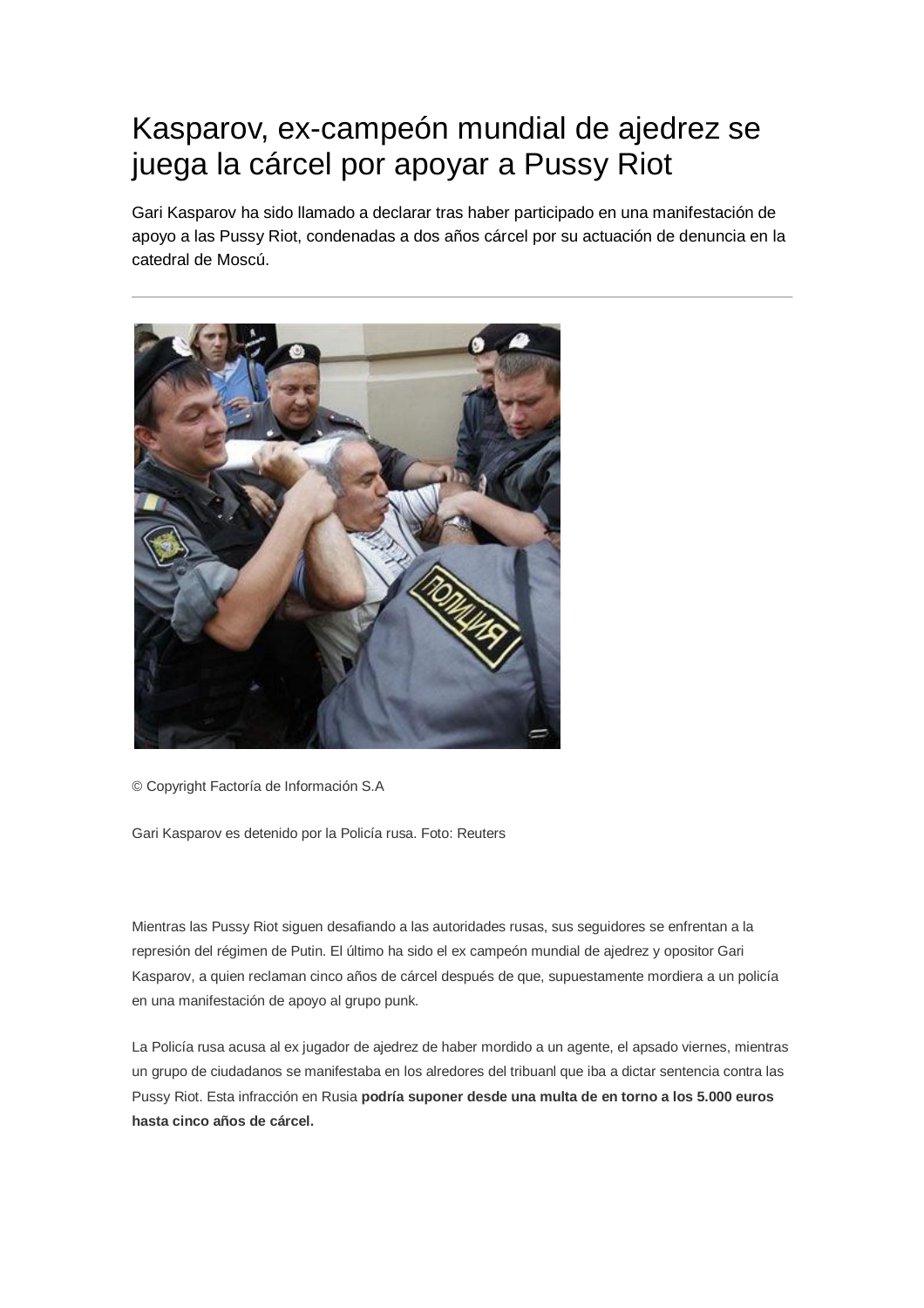El propio Kasparov, que **niega las acusaciones**, ha divulgado la información: "Se pueden ver numerosos vídeos en internet que demuestran que los policías me detuvieron en el momento en el que estaba hablando con la prensa y, a continuación, me golpearon". "En estos vídeos **no hay nignuna prueba de mordedura o de ninguna otra herida infriga a un policía**", denuncia Kasparov.

Concluye Kasparov en su esscrito que se trata de **acusaciones infundadas** que "en cualquier país libre" hubieran sido inmediatamente rechazadas.

## **Garry Kasparov Arrested and Beaten by Police**

August 17th, 2012 • Related • Filed Under

## **Garry Kasparov arrested and beaten by police outside of Pussy Riot courthouse as guilty verdict arrives for the trio inside**

- Inside the courtroom, the judge declared the three young women guilty of "hooliganism" with "religious hatred" for political protest inside a Moscow cathedral. They have been sentenced to two years in prison.
- Kasparov was not protesting; he was outside speaking with journalists when police pushed through to seize him. Kasparov was pushed roughly into police van, where he was struck and choked. He is currently being held at police station as police await orders.
- In an even more absurd turn of events, police accused Kasparov of biting an officer's finger, which Kasparov dismissed as "complete garbage," adding: "How much strength do you need to bite someone's hand through to the bone anyway? It would at least damage a couple of teeth, but mine are all fine."

## *Moscow – August 17, 2012 (1400 GMT)*

Unprecedented crowds of supporters and journalists surrounded the Moscow courthouse where the female Russian punk trio Pussy Riot were sentenced today. The three women staged an anti‐Putin protest at the Cathedral of Christ the Savior in February and have been jailed since March. Their persecution has drawn tremendous public attention and support from human rights organizations and artists around the world. They were declared guilty and sentenced to two years in prison. Garry Kasparov, former world chess champion and a long‐time Russian pro‐democracy leader who chairs the United Civil Front in Russia and the US‐based Human Rights Foundation, was outside the courthouse speaking to Radio Svoboda journalists when police pushed through to seize him. The 49-year-old Kasparov insisted he was not protesting but the police grabbed him and violently dragged him into a police van, where he was further physically assaulted by the police, as documented by a photographer. PHOTOS (see below): http://bit.ly/R6tzMz ~ http://bit.ly/S0VPjn

When reached by telephone at a nearby police station, the battered Kasparov stated, **"this is the perfect Kremlin reply to those who talked about Russian liberalism under Putin or who believed in an acquittal for Pussy Riot or Putin's talk about leniency."** Kasparov's fate is uncertain. An estimated 50 people have been arrested outside the courthouse so far.